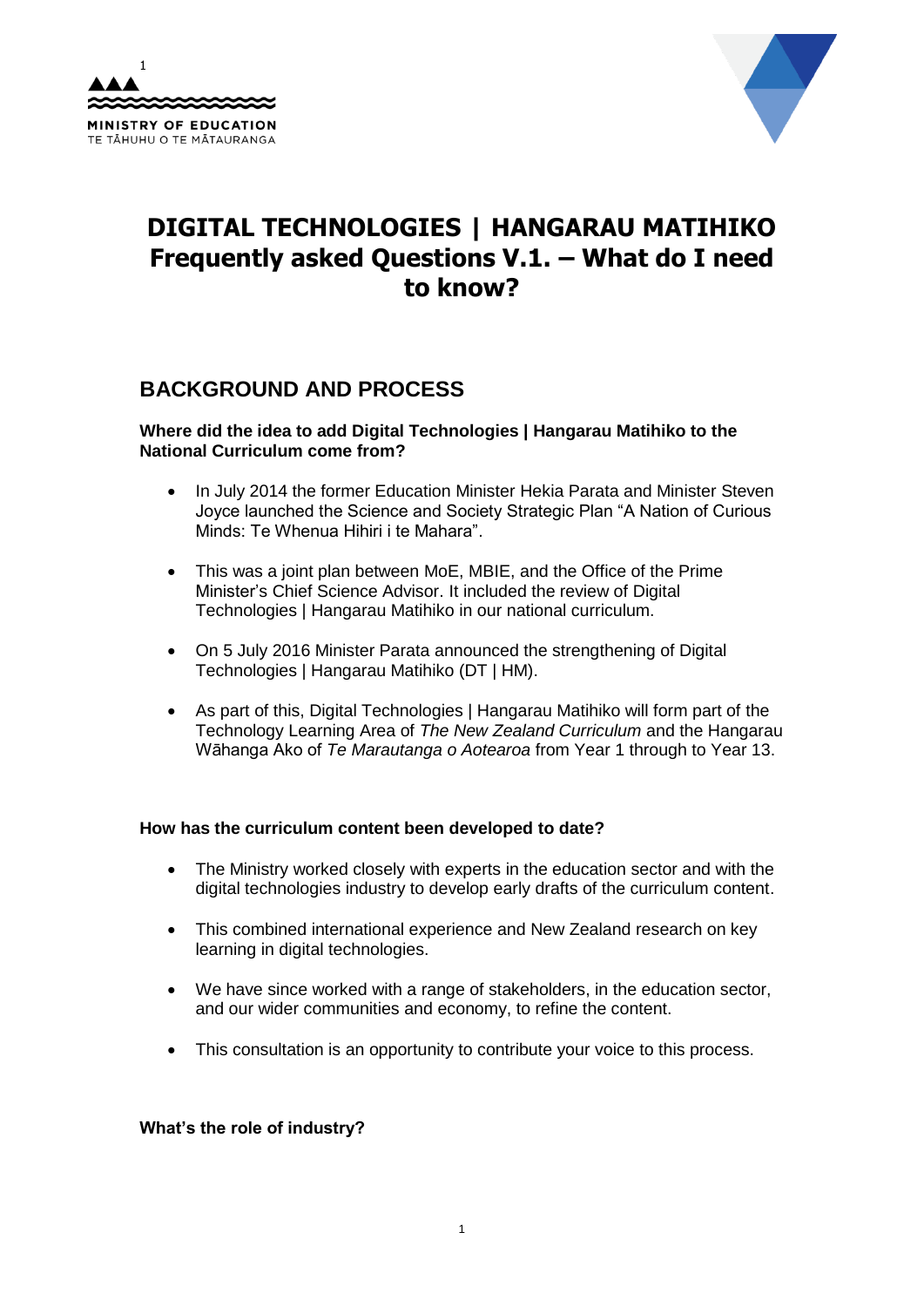



- Our economy need workers with specific technological skills to enable innovation and support the infrastructure that firms, governments, commerce and user rely on.
- Industry have been among those calling for more learning about digital technologies, so that learners have the skills their future employers need.
- We have worked with leaders in digital technology from the wider economy, among others, to design the new content.

#### **Is the Ministry reviewing the Technology | Hangarau learning area?**

- Yes, changes are being made to the Technology and Hangarau Learning Areas to include Digital Technologies | Hangarau Matihiko.
- In *The New Zealand Curriculum*, this means that the Technology Learning Area will now include five technological areas, including the two new Digital Technologies areas.
- In *Te Marautanga o Aotearoa*, this means the Hangarau Learning Area will now include eight wāhanga ako, including the four new Hangarau Matihiko wāhanga ako.
- The Ministry is not currently planning to review the Technology or Hangarau Learning Areas more widely.

#### **Will schools and kura be getting more funding for technology?**

- The Government has already made substantial investments to support digital devices in schools including over \$700 million investing in digital infrastructure, including ultra-fast broadband.
- We've developed resources to fund software for schools and lease laptops and resources such as:
	- o Virtual Learning Network;
	- o e-learning modules;
	- o Pond educational services;
	- o digital hubs in communities;
	- o the Connected Learning Advisory service.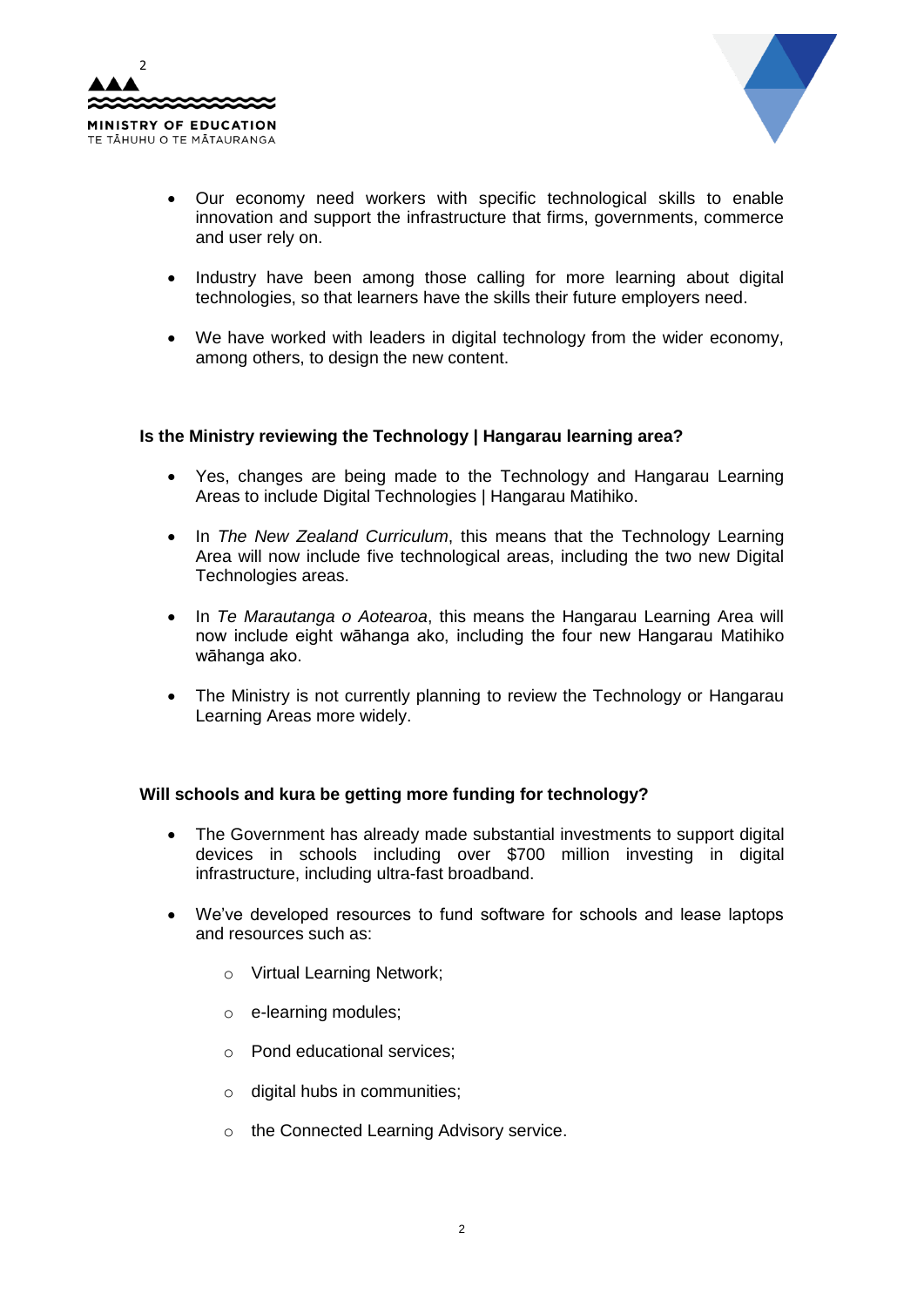



# **Aside from the fact they possess specialist IT knowledge/skills, what will be done to ensure that LAT holders can actually teach?**

 The Education Council assesses their qualifications and experience and makes a judgement as to whether they have the specialist skills and knowledge to carry out the role. They may have no actual formal teacher training. Any such training would need to be provided by the school.

#### **How will you ensure the quality of LAT issuance in terms of teaching in the classroom?**

 Principals are responsible for putting in place any arrangements they consider necessary for supporting people with LATs to do a good job. This could include arrangements for observation and peer mentoring, as part of the collaborative practice in that service, school or kura.

# **UNDERLYING PRINCIPLES OF THE CURRICULUM DEVELOPMENT**

## **Why are we strengthening Digital Technologies | Hangarau Matihiko in the National Curriculum?**

- New Zealand is a digital nation. Digital technologies are going to be an intimate part of our society and economy in years to come. Our education system needs to prepare our children and young people to participate, create and thrive in this fast-moving digital world.
- Our curriculum needs to reflect that the world has changed, and to reflect that we now understand that our children and young people need to have greater capabilities in digital technologies.
- The New Zealand Curriculum was last reviewed in 2007, and Te Marautanga o Aotearoa was developed in [2008].
- Since then, technology has changed immensely:
	- $\circ$  A decade ago the first iPhone had just been released now most New Zealanders own smartphones.
	- o Self-driving cars, artificial intelligence and augmented reality have stopped being science fiction and started being our reality.
	- o Rockets are now sent to space from our own country.
- The ICT industry faces significant challenges recruiting people with the right skills to drive digital innovation and strengthen New Zealand's potential for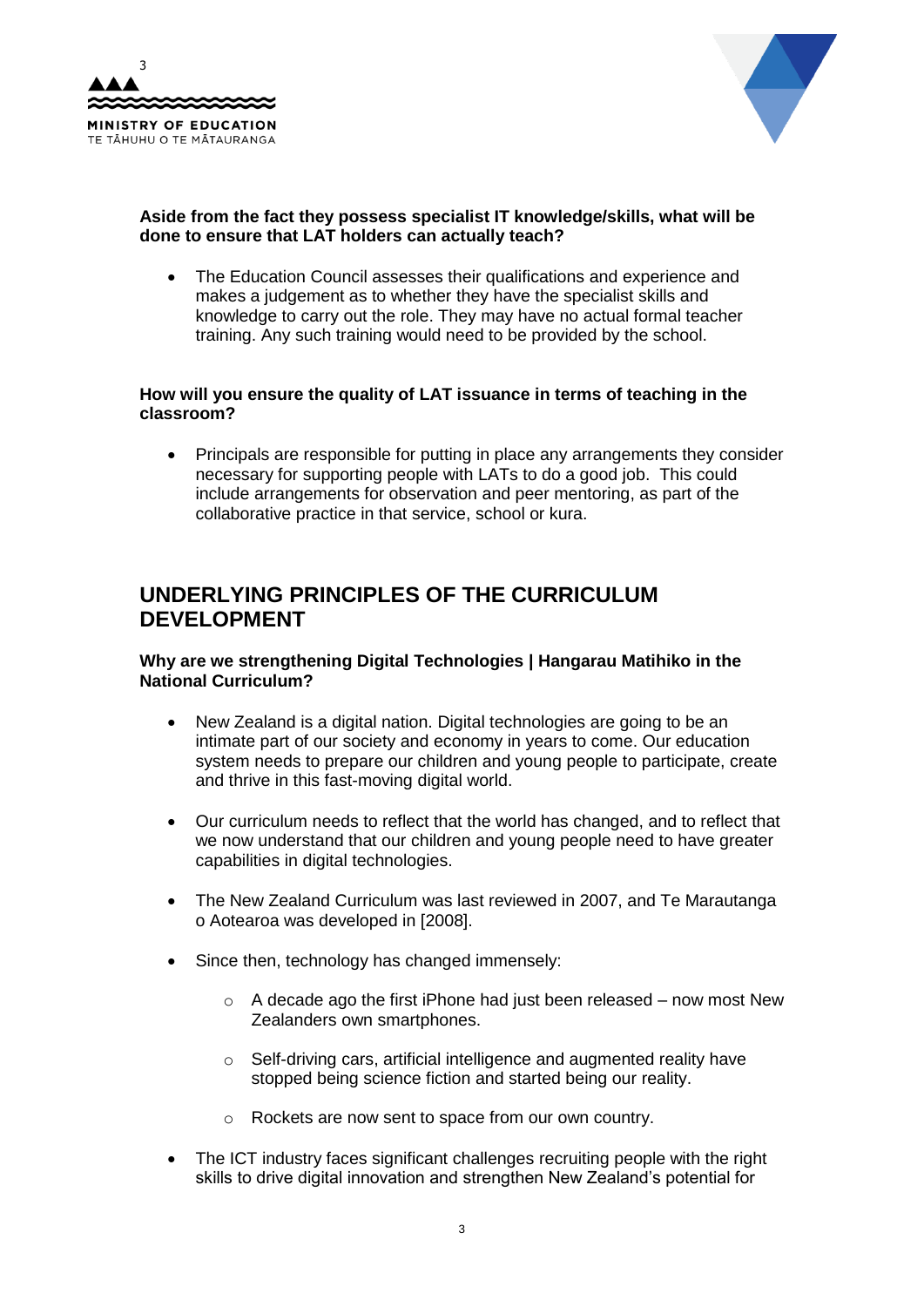



economic growth. We need to increase the number of students leaving school with these valuable digital specialist skills.

# **Why is digital technologies | Hangarau Matihiko being included as part of the Technology Learning Area / Hangarau Wahanga Ako?**

- Technology focuses on intervention by design for humans by humans.
- Technology is much more than designing and making technological outcomes, it involves critiquing past, existing and possible future technologies, while considering their environmental, social and cultural impact.
- Digital Technologies and Hangarau Matihiko use that same approach, and use many of the same skills – such as identifying user needs and then developing responses.
- The idea of using invention and innovation to respond to needs is common to all areas of Technology and Hangarau, including Digital Technologies | Hangarau Matihiko.
- The Hangarau Wāhanga Ako focuses on enabling ākonga to gather technological understanding, beginning with the Māori world and its relevance to the modern world.
- A strong focus is placed on the values, the skills, and the learnings in technology that ākonga are familiar with.

## **Why the focus on Digital Technologies | Hangarau Matihiko instead of literacy / numeracy / STEM / the arts etc?**

- Our learners need to understand digital technologies to succeed in the 21<sup>st</sup> century.
- Even if they don't go into "digital technologies careers" they will need skills, knowledge and capabilities in digital technologies to become fully participating citizens in our increasingly digital society and economy.
- We expect that **Digital Technologies | Hangarau Matihiko** learning will be integrated with other Learning Areas of the curriculum – so students might learn about programming in the context of mathematics, science or art.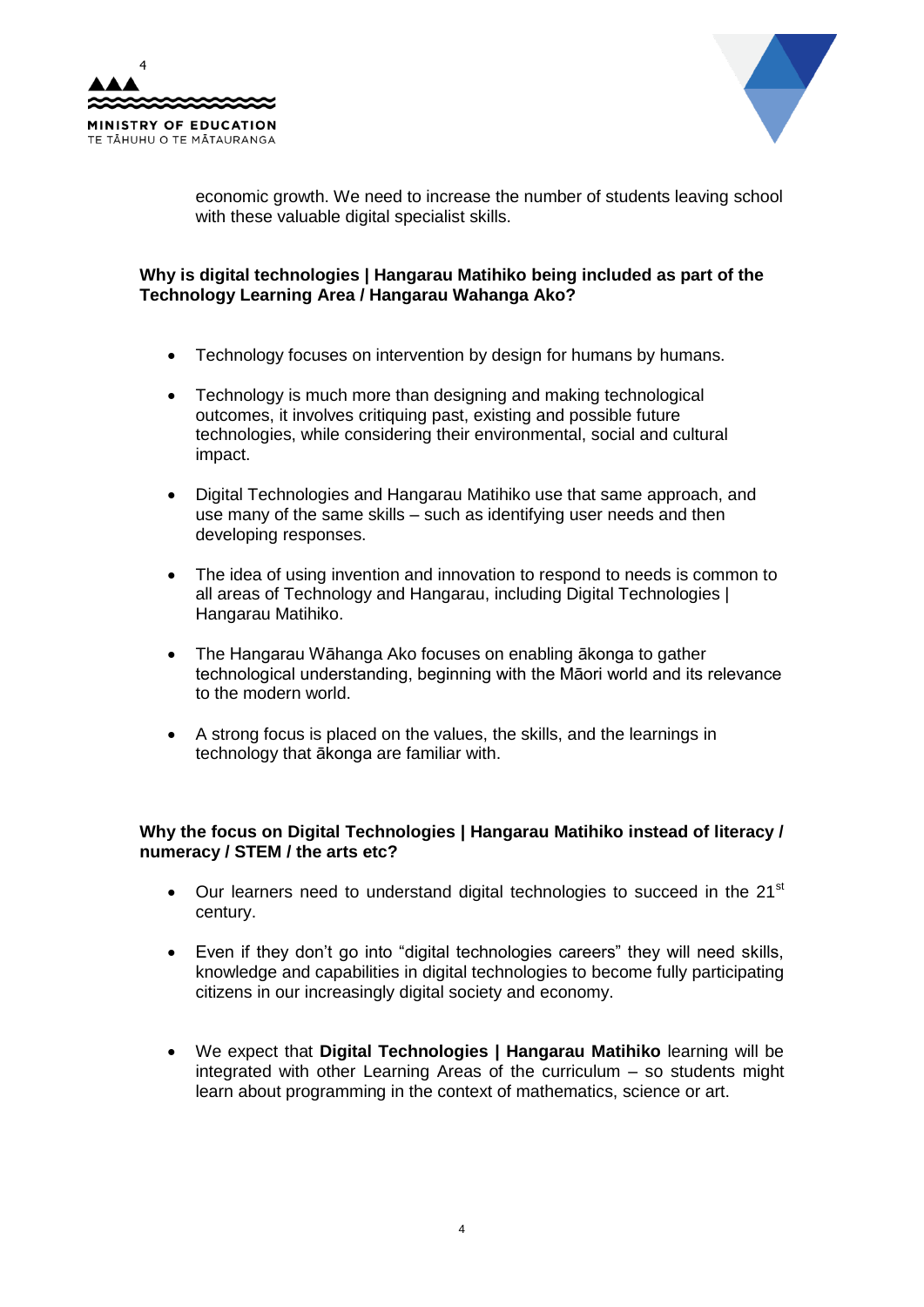



# **THE CONTENT**

## **What changes are being made to the Technology Learning Area as a result of the strengthening of DT?**

- We have organised Technology differently so that Digital Technologies is explicitly visible. To do this, we have reorganised the content by the contexts and settings in which students might learn about Technology.
- Two new areas have been introduced for both English and Māori medium: *Computational thinking for digital technologies* and *Designing and developing digital outcomes*.

#### **What are Progress Outcomes?**

- **Progress Outcomes** have been developed for the Digital Technologies content to provide clear and discrete descriptors of the most important learning. They help signal students' progress across the learning pathway.
- The Progress Outcomes are drawn from the Learning Progressions for Digital Technologies which is available as part of the support materials.

## **Will there be Achievement Objectives (AOs) for DT?**

- There will be no additional AOs developed for DT.
- The Ministry has prepared draft Progress Outcome statements for the revised curriculum content.

#### **What are Outcome Statements?**

- The *Outcome Statements* represent the skills, knowledge and attitudes of a digitally capable learner at the end of Year 10, and of a learner on the path to specialisation in one or more areas of digital technologies at the end of Year 13.
- The *Outcome Statements* draw from the learning described in the learning progressions. They describe the expected learning at the end of these key year levels.
- As described earlier, learning progressions themselves are not specifically designed to describe learning at a given year or curriculum level.

#### **What are Learning Progressions?**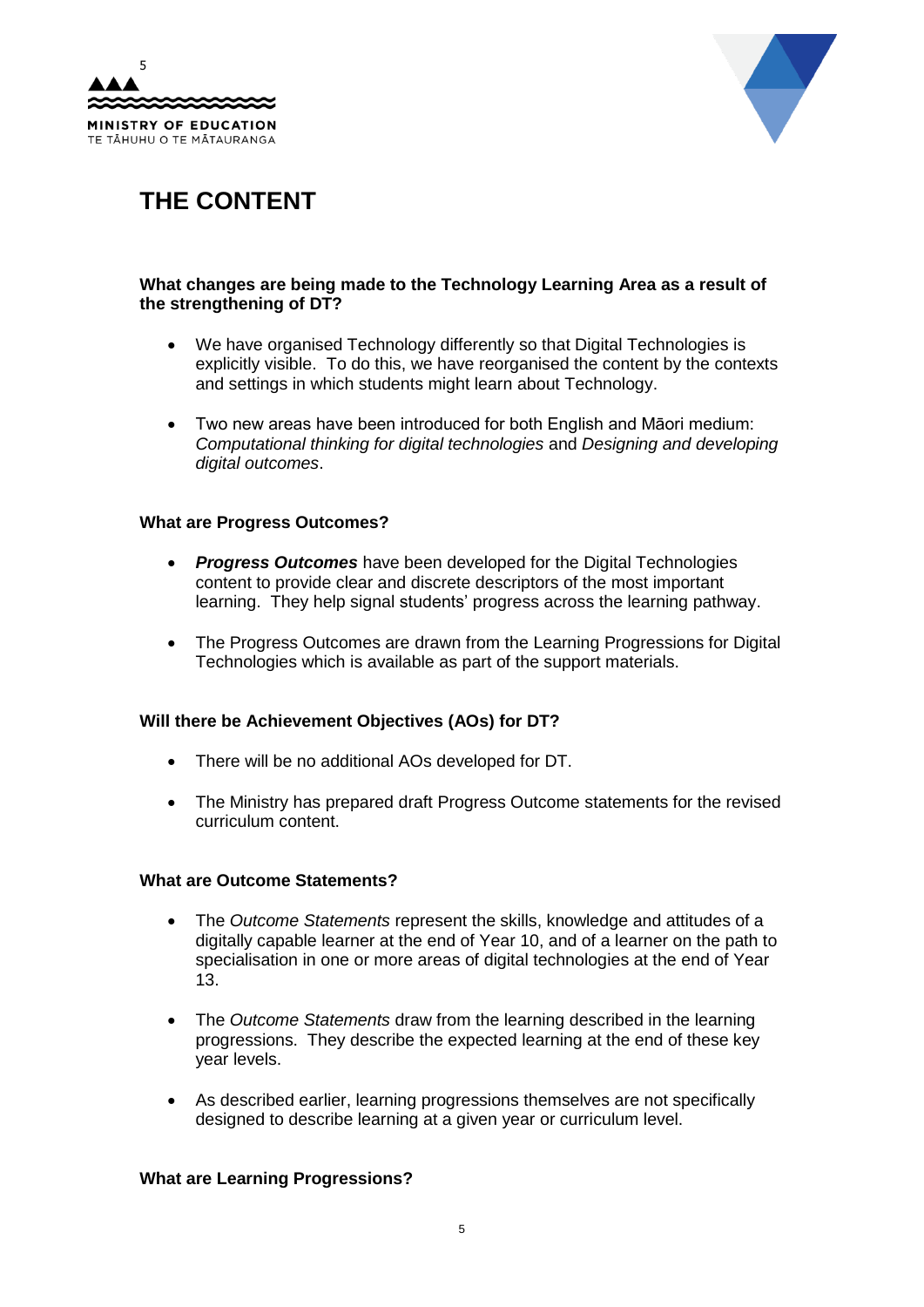



- describe significant learning steps as students develop their expertise (key skills, knowledge and attitudes) in Digital Technologies, and
- illustrate what this learning looks like through annotated exemplars of rich task design and student responses.

## **How will this impact on the non digital areas of the Technology Learning Area?**

 Achievement Objectives for Technology have been retained but are reorganised into the contexts in which learning takes place.

#### **Why are there four new progressions for Māori Medium and only two for English medium?**

 The two new dual progressions (Ct and DDDO) are about specific content i. e how data is represented, or digital apps are built, patterns and numbers etc. All this is the same no matter what language you teach it in, therefore it made sense that those progressions are consistent. Where the two unique Māori Medium progressions are about people, Māori values, Te Reo and cognisant of a Maori world view.

## **Is there new curriculum content at senior secondary level and how does this impact on NCEA?**

- Yes, this content will be for year 1 right through to 13.
- We are developing new NCEA Level 1 Achievement Standards to reflect the new curriculum content.
- These new standards have been developed using the draft Year 10 and Year 13 Outcome Statements.
- The Level 1 standards will be available to schools to use from 2018..
- NCEA Level 2 and 3 Achievement Standards will be developed later this year, will be trialled in schools/kura next year, and will be available for all schools to use from 2019.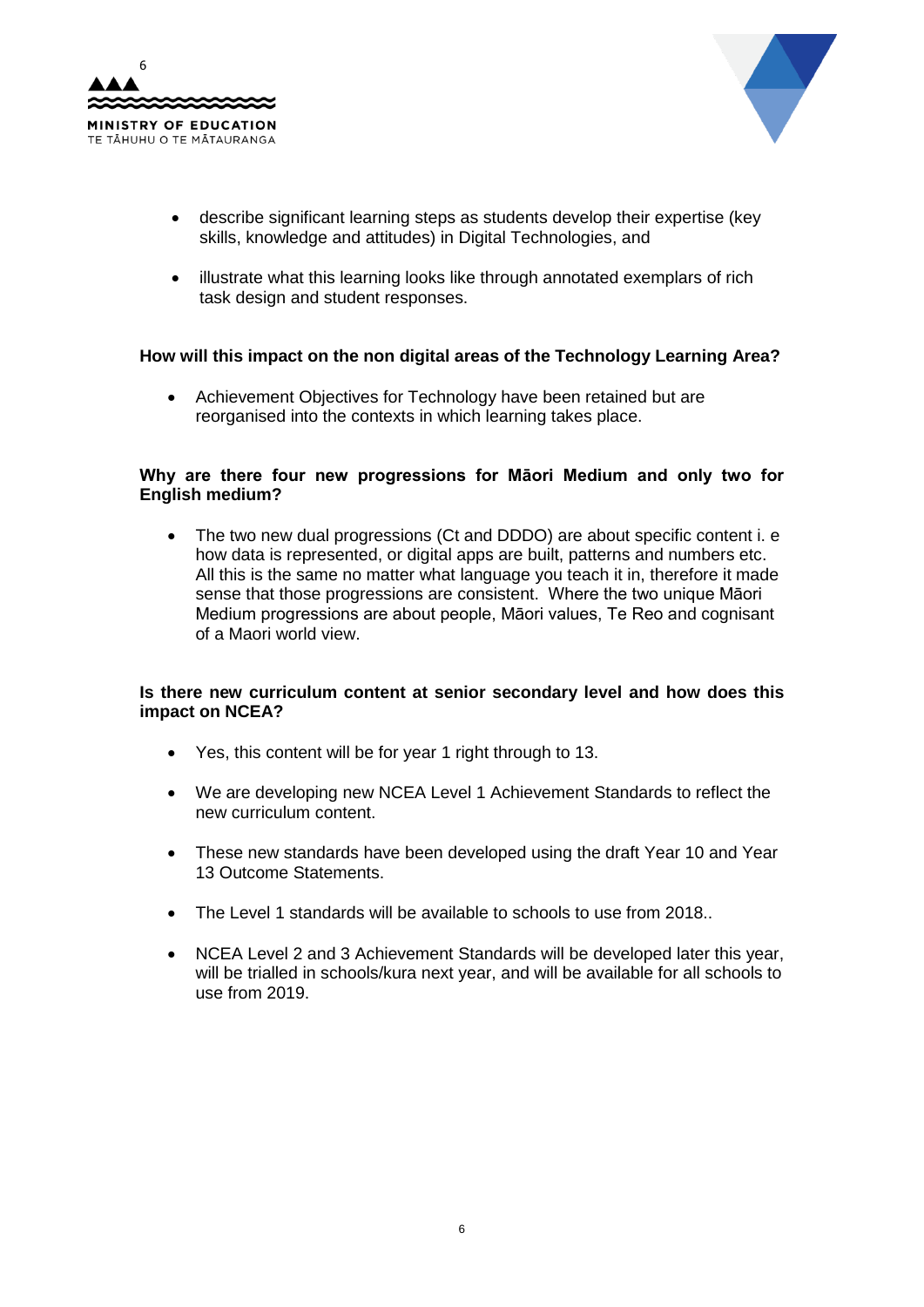



# **THE CONSULTATION PROCESS**

## **Why is the Ministry seeking my feedback?**

- We want to make sure that the new curriculum content works for teachers, kaiako, schools and kura, learners, their families and whānau, the digital technologies economy, and our communities.
- Your feedback is valuable to help ensure the quality of the new curriculum is the best it can be.
- Your feedback will also inform the supports we develop for teachers, kaiako, school and kura leaders, and learners.

**What are the Ministry's next steps for the new curriculum content? Will I have further opportunity to provide feedback?**

We will provide further information on the curriculum content later in the year.

# **CLASSROOM PRACTICE**

**Key point:** Digital Technologies | Hangarau Matihiko is learning *about* digital technologies, not learning *using* digital technologies.

#### **When will the Digital Technologies | Hangarau Matihiko content be available to schools?**

 Final drafts of the new content will be published at the end of 2017, ready for term 1 2018

#### **What does our school / kura need to do as a result of the new Digital Technologies | Hangarau Matihiko curriculum content?**

- By 2020, your school or kura will need to teach the new content. Between now and then, we encourage your school leaders to review any teaching you are already delivering in digital technologies, and how you can develop a programme for Digital Technologies | Hangarau Matihiko.
- Schools and kura that are a part of a Kāhui Ako should consider how digital technologies learning can be strengthened across their community.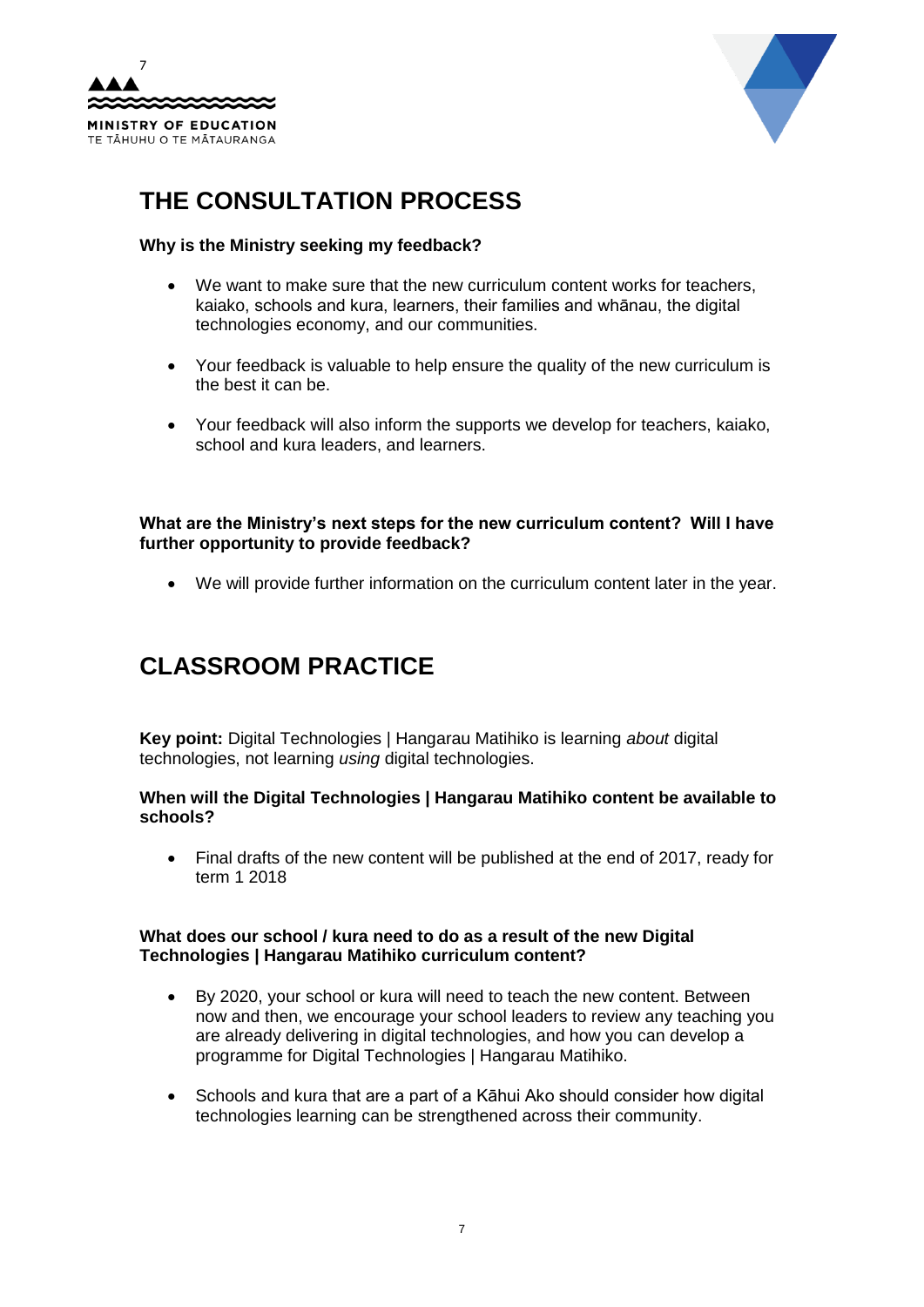



# **When will Digital Technologies | Hangarau Matihiko become compulsory in schools and kura?**

- The new content will become mandatory in 2020. This will give schools and kura time to become more familiar with the new content.
- Between now and then, the Ministry will be making a range of supports available to support teachers and school leaders to be ready to teach this new content.

#### **Will we have to report against Digital Technologies | Hangarau Matihiko in 2018?**

 No. There will not be reporting expectations in 2018, but we expect that schools and kura will begin developing teaching and learning programmes for Digital Technologies | Hangarau Matihiko from next year.

# **OTHER DIGITAL ISSUES**

**Key point:** Digital Technologies | Hangarau Matihiko is learning *about* digital technologies, not learning *using* digital technologies. The former is about the skills, knowledge and capabilities needs to understand and innovate with digital technologies – the latter is about using individual devices or pieces of software. Digital Technologies | Hangarau Matihiko does not always mean using digital devices.

#### **Is learning about privacy / intellectual property / responsible use of digital devices part of the new curriculum?**

- Many of these topics will be involved in Digital Technologies | Hangarau Matihiko learning – for example, learners will consider the impacts of products they design on people.
- These are also capabilities that our learners need to understand across all their learning. These are captured in the key competencies of the curricula, as they are an important part of self-management in this digital age.

## **We have / don't have BYOD –/ will we be funded to buy devices?**

• Schools and kura are self-governing and responsible for their own decisions in acquiring devices, or setting BYOD policies. This is not changing.

**If schools don't guarantee a device for all students, will this compromise the learning of those who don't have their own devices?**